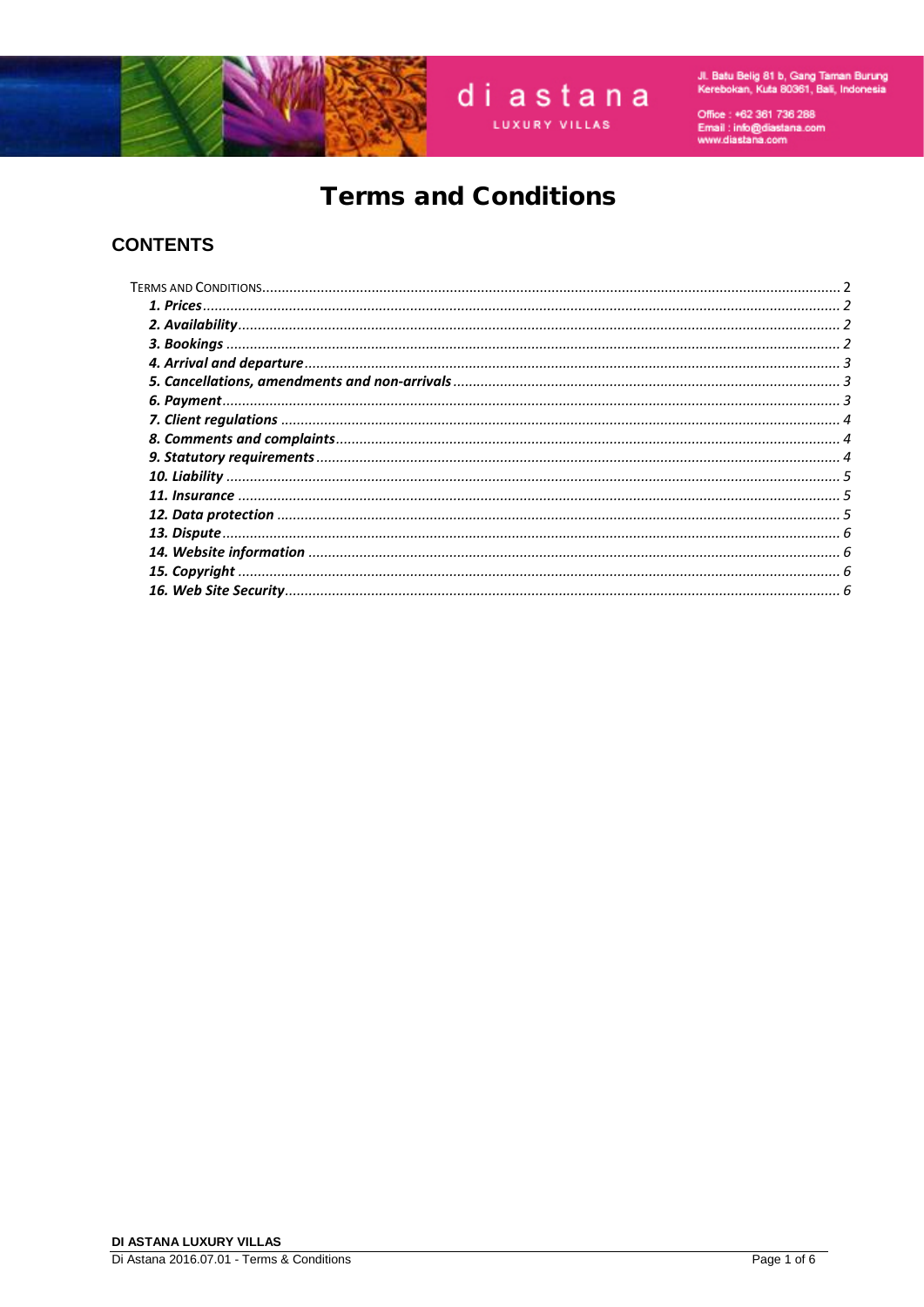



diastana

Office: +62 361 736 288 Email : info@diastana.com<br>Email : info@diastana.com

# Terms and Conditions

<span id="page-1-0"></span>Welcome to Di Astana Luxury Villas and our online website diastana.com. This online booking is provided solely to assist agents and customers in gathering travel information, determining availability and making legitimate reservations. The terms "we", "us", "our", and "www.diastana.com" refer to Di Astana Luxury Villas, an Indonesian real estate company and/or our subsidiaries. The term "you" refers to the Client visiting the Website and/or booking a reservation through us on this Website, or through our customer service agents.

Please read this brief guide. Confirmation of a booking by the Client is deemed acceptance of our terms and conditions.

### <span id="page-1-1"></span>1. Prices

All published rates exclude VAT or local service charges at the current rate. We reserve the right to alter prices for any reason up to the date of booking. After confirmed booking, prices may only be altered to reflect a change in the rate of taxes or for any other reason outside of the control of us, in which case the changes will be notified to the Client. In the latter event, the Client may cancel the booking without cost.

### <span id="page-1-2"></span>2. Availability

<span id="page-1-3"></span>All Villas and rates offered by us are subject to availability.

### 3. Bookings

All bookings should be handled on our online website [diastana.com.](http://www.diastana.com/)

Bookings must be guaranteed with full pre-payment by a credit card, or by agreement in writing with a company, travel agent or hotel booking agency.

Bookings can also be accepted via fax or e-mail, with the necessary information about the Client, ordered villas, number of guests, arrival and departure details. At once our management or agent has a confirmed payment the booking will be registered online.

For non online bookings, 50% of the total fee must be paid within 5 days.

The balance of the fee must be paid no later than one month prior to the check-in. For high season final payment should be paid no later than two month prior to check in.

If a booking is made "last minute" full payment should be received immediately.

<span id="page-1-4"></span>At least 3 working days are required to process credit card or bank transfer payments. When the booking is confirmed, a reservation number will be supplied, and confirmed via fax or email. This must be retained for access to the booking in the event of the need for cancellation and/or amendment.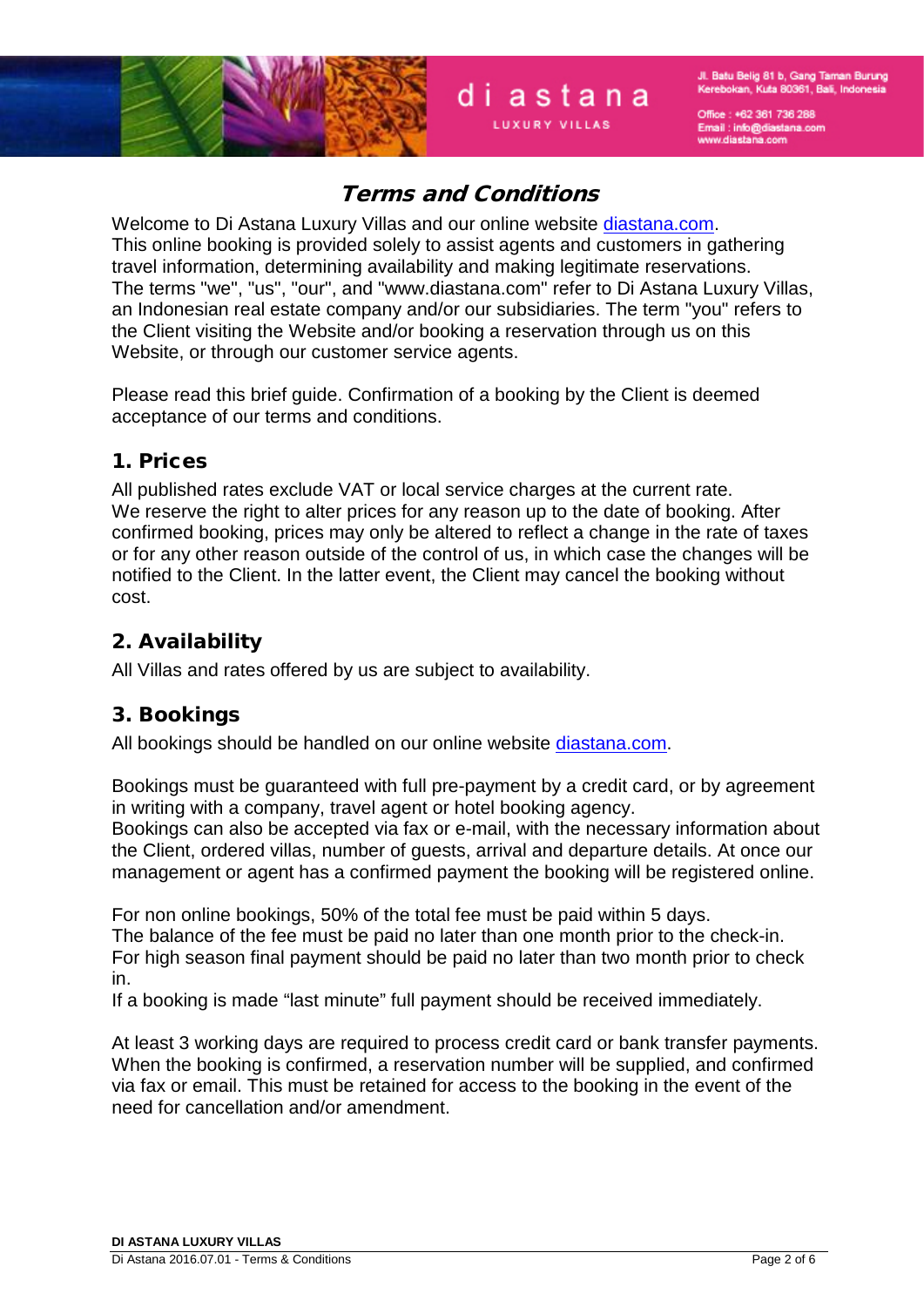Office: +62 361 736 288 Email: info@diastana.com<br>www.diastana.com



### 4. Arrival and departure

The villas are available from 3pm local time on the day of arrival. There may be occasions when our Clients can check in and use all villa facilities, but the bedroom is still being prepared. If guests arrive earlier than this time we will do our best to accommodate the guest but will not guarantee the guest can have access to the villa.

diastana

Checkout is by 12am local time. Checkout later than this time will be charged 50% of the daily rate for departures up to 6pm and checkout after 6pm will be charged at the full daily rate. Late checkout will depend on villa availability.

### <span id="page-2-0"></span>5. Cancellations, amendments and non-arrivals

Cancellations and amendments for bookings made online can be made on our website www.diastana.com. Reservations can be cancelled 2 weeks prior to arrival. In the event of non-arrival or cancellation within 2 weeks of the time of arrival, any deposit paid is non-refundable and the full payment will be charged. Normal terms of payment apply to these charges. For this purpose we reserve the right to set-off the amount payable for such cancellation against the Client's credit card without prior notice or approval of the Client, where applicable.

Amendments will incur a USD 50 fee once booking has been confirmed.

If we cancel before 2 weeks prior to the scheduled day of arrival, our liability to the Client will be no greater than the amount paid by the client in respect of any booking. If we cancel within 2 weeks of the time of arrival, our liability will be limited to the charge for one night's accommodation. Where possible we may but is not obliged nor will it be liable to find alternative accommodation for the Client in the event that we are unable to accommodate the Client.

A cancellation number will be provided at the time of cancellation and this should be retained for future reference.

# <span id="page-2-1"></span>6. Payment

Settlement of the bill in full, less any advance payments must be made prior to departure. Upon arrival we reserves the right to request pre-authorization of the Client's credit card or where payment is to be by cash (IDR or USD), request the Client to place cash up to an amount of 1.5 times the room rate multiplied by the number of nights booked.

All major credit cards are accepted. Please contact us prior to arrival. Accounts may only be forwarded for payment on completion by the Client and formal acceptance by us of an application for credit facilities, which may be withdrawn at any time. Credit facilities are not offered to private individuals.

All bank charges are the responsibility of the sender. All sums are due for payment on presentation of the invoice.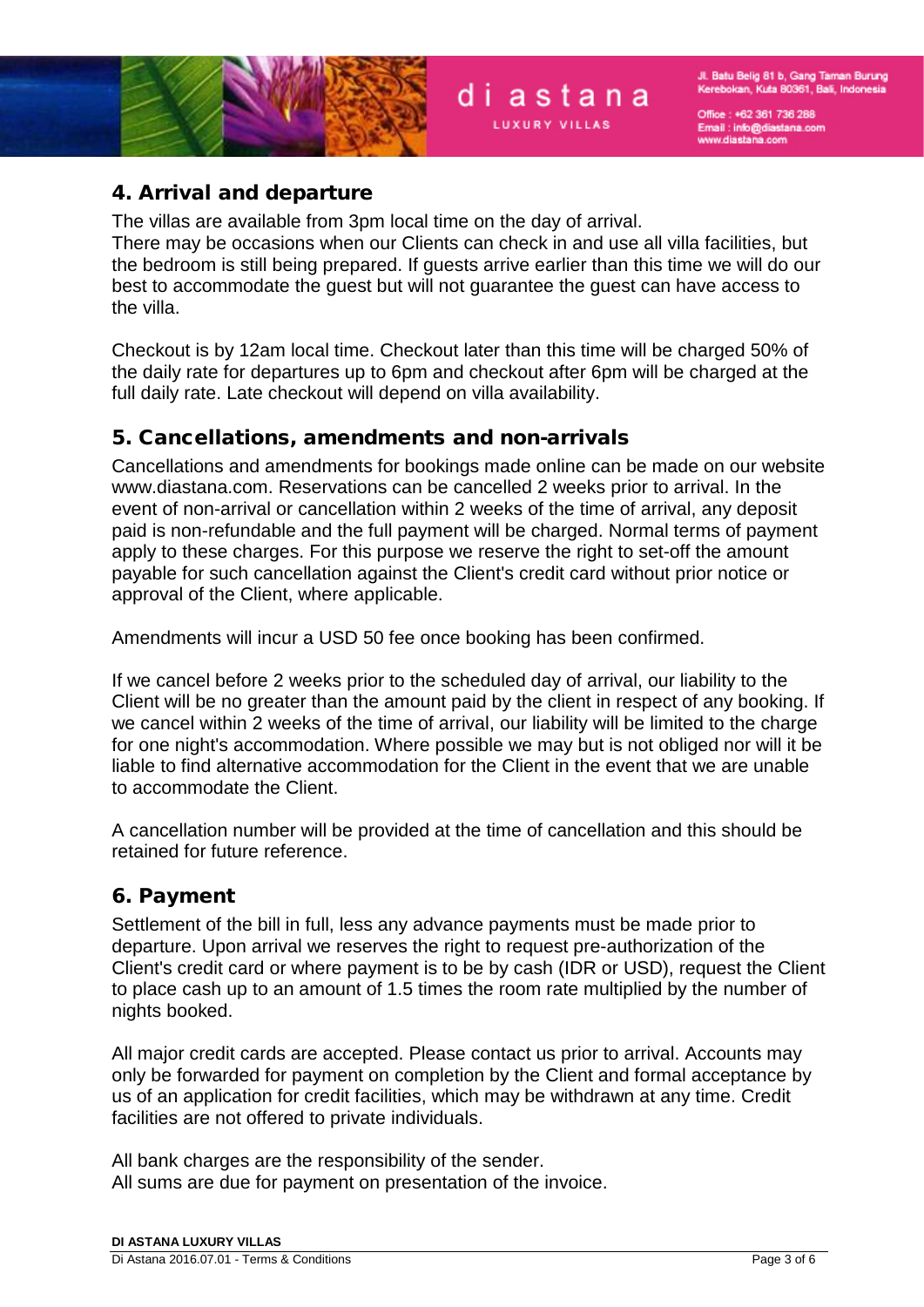

Office: +62 361 736 288 Email : info@diastana.com<br>Email : info@diastana.com



### Account information for bank transfer

|             | Account name: DI ASTANA, c/o linAtika Malonda                    |
|-------------|------------------------------------------------------------------|
|             | Jl. BatuBelig 81B, Gang Taman Burung, Kerebokan, Kuta 80361,     |
|             | Bali, Indonesia                                                  |
| Account No: | 6130242322, IBAN/SWIFT: CENAIDJA                                 |
| Bank:       | BCA - PT. Bank Central Asia, Jl. Raya Kuta No. 55 X, Kuta 80361, |
|             | Bali, Indonesia                                                  |

diastana

### <span id="page-3-0"></span>7. Client regulations

See our Guest Information on our website for additional terms and conditions.

#### Events and Parties

Bookings are for vacation purposes and special permission must be obtained for events/parties. Additional fees may apply for events/parties; these fees will be used to compensate the owner/village/police for excessive noise and road congestion. If prior written permission has not been obtained guest will be asked to vacate the premises and no refund will be given.

#### Damages and Losses

Client are required to leaving the villa and its contents in a clean condition. Any damages or losses will be charged to the Client.

#### Behavior

We reserves the right to judge acceptable levels of noise or behavior of Clients, guests or representatives, who must take all steps for corrective action as requested by our staff. In the event of failure to comply with management requests, we may terminate the booking or stop any event immediately without being liable for any refund or compensation.

#### **Discrimination**

It's our policy not to discriminate on the grounds of race, color, nationality, creed, sex, marital status, age, ethnic origin or disability. Clients, their employees, guests and all sub-contractors engaged by or on behalf of the Client are expected to adhere to this policy and we may, without incurring any liability to the Client, remove from the Villa any person or persons offending against this policy.

### <span id="page-3-1"></span>8. Comments and complaints

Any comment or complaint regarding the stay should be made to the Villa Manager at the time of visit so that the matter can be resolved immediately.

### <span id="page-3-2"></span>9. Statutory requirements

Our Villas is subject to statutory controls, including those relating to fire, licensing, entertainment, health, hygiene and safety. These must be strictly observed by Clients, their guests and representatives.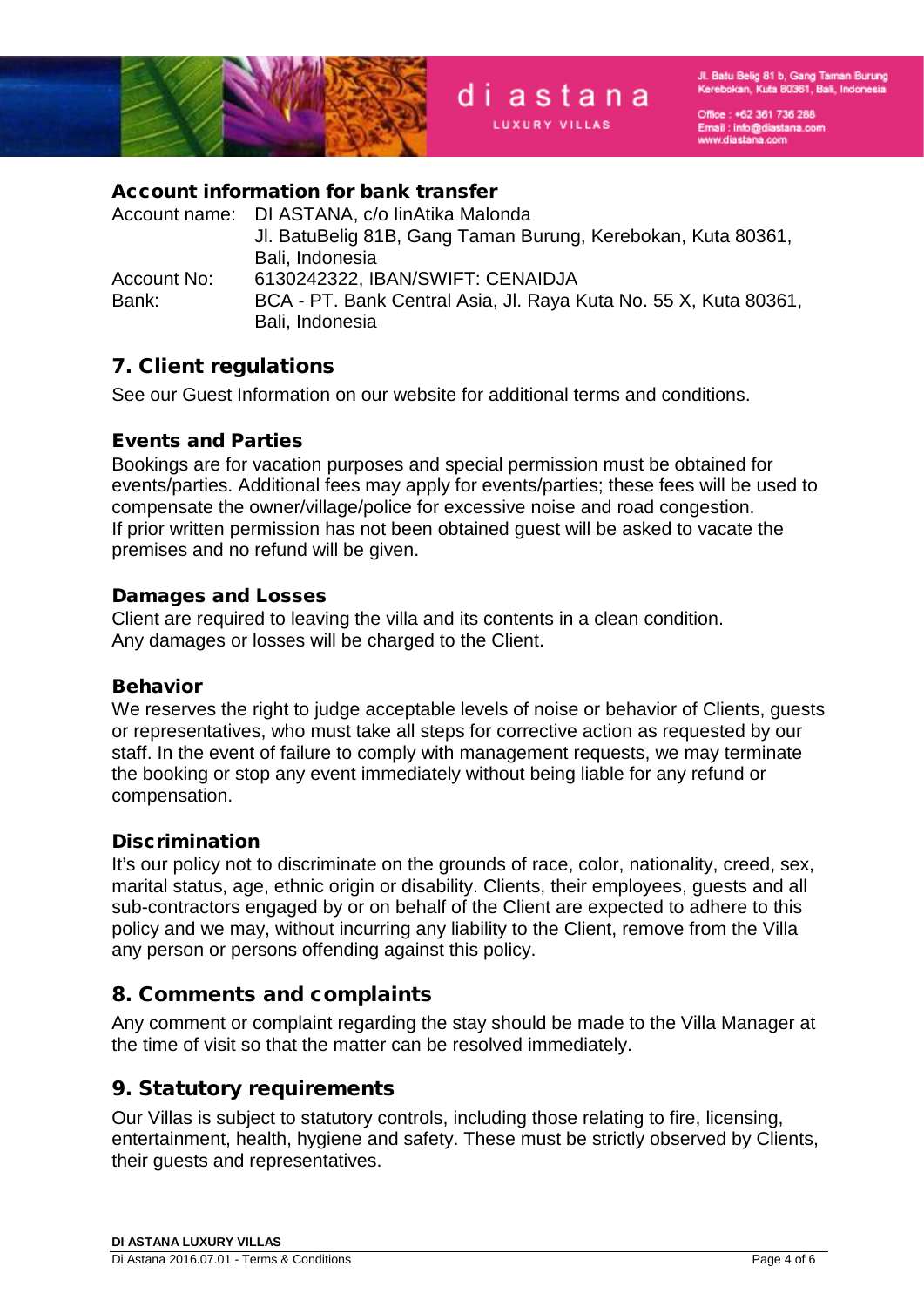

Office: +62 361 736 288 Email : info@diastana.com<br>Email : info@diastana.com

## <span id="page-4-0"></span>10. Liability

Other than for death or personal injury caused by the negligence of us, our liability to the Client is limited to the price of the booking.

Unless we are liable under the above clause, the Client indemnifies us from and against any and all liability and any claims, proceedings or damages resulting or arising from the booking, event or function, the Client, guests or any outside contractors of the Client.

We will not be liable for failure to perform to the extent that the failure is caused by any factor beyond its reasonable control.

We does not accept responsibility whatsoever for damage to, or theft from, or theft of, vehicles parked on the property.

We reserve the right to charge guests the cost of rectifying damage, caused by the deliberate, negligent or reckless act, omission, default or neglect of the Clients, their guests or sub-contractors to the hotel's property or structure. Should this damage come to light after the guest has departed, we reserve the right to make a charge to guest's credit / debit card, or send an invoice for the amount required to make good or remedy any such damage, to the registered address. We will however make every effort to keep any costs that the guest would incur to a minimum.

### Third Party Liability

We does not accept any liability for services rendered by third parties to Clients notwithstanding that such services may be arranged by us. Any claim, demand, charge, suit or damages which may be incurred by the Clients or their guest (or any person claiming there under) shall be made directly with such third parties and we shall render all reasonable assistance in this regard.

### <span id="page-4-1"></span>11. Insurance

The client is recommended to have and is responsible for insurance to cover cancellation, curtailment, and loss of baggage, personal effects and money.

### <span id="page-4-2"></span>12. Data protection

We respect the privacy of every individual who visits our website. The data collected will be used to firstly fulfill any service you might request e.g. to request a brochure, make a booking etc and secondly to improve how, as a company, we serve you. We will under no circumstances give your personal data to third parties. However, unless you specifically ask us not to (and this option is always given) we will use your data to send you further information from us. Any e-mail sent to you will always provide you with the option to unsubscribe.

When making a booking, your credit card or billing account details are only retained for the purpose of handling that individual transaction, unless you ask us to keep these details for future purchases which you may make through us.

In order to process a booking or enquiry, your Personal Information and payment details may be passed to third party service providers and, where we are lawfully requested to do so, regulatory authorities. Such third party service providers will have access to the Personal Information needed to perform the relevant service. They may not, however, use your Personal Information for any other purposes and are required to process your Personal Information in accordance with the law.